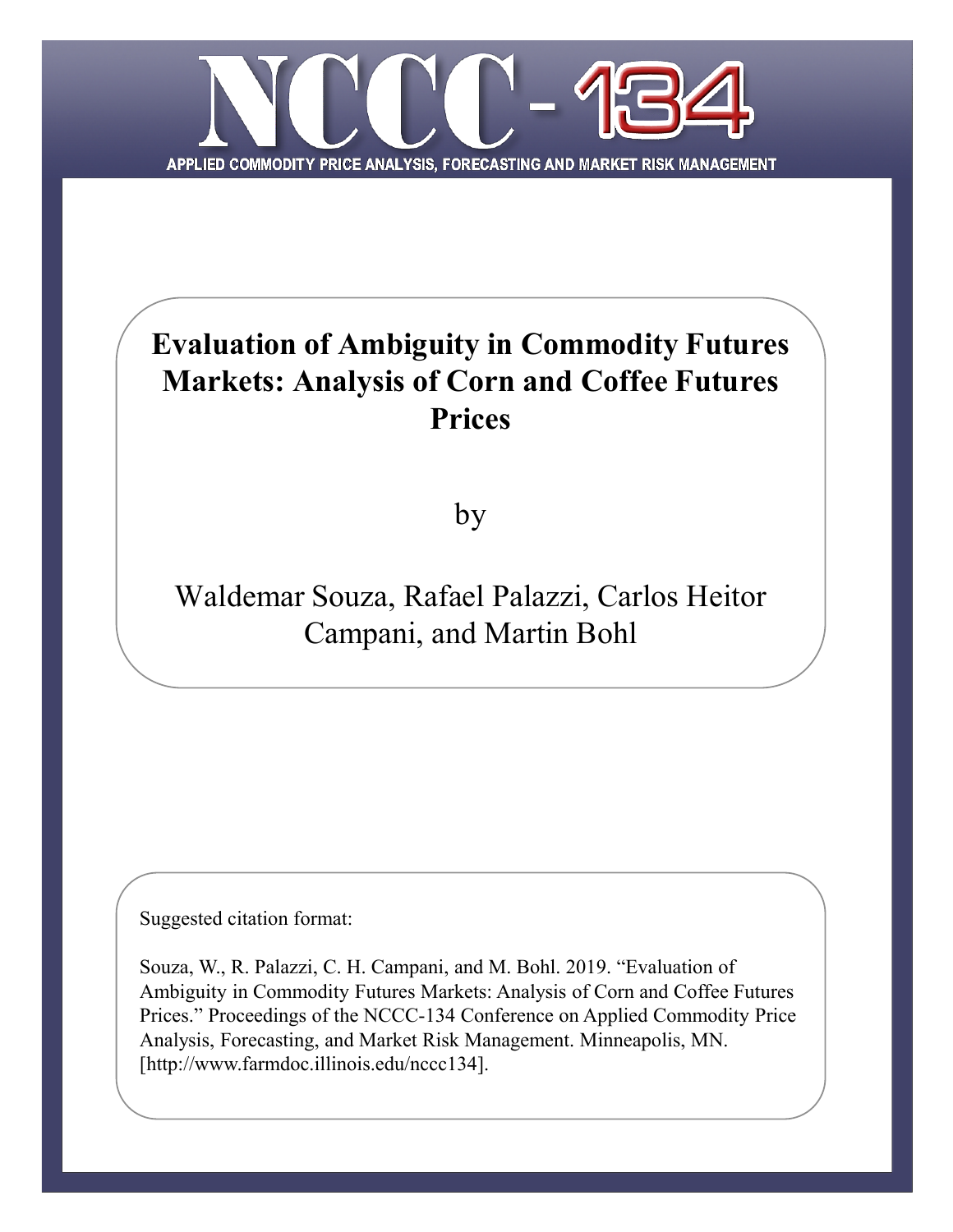# **Evaluation of Ambiguity in Commodity Futures Markets: Analysis of Corn and Coffee Futures Prices**

Souza, Waldemar; Palazzi, Rafael B.; Campani, Carlos Heitor and Bohl, Martin\*

*Paper presented at the NCCC-134 Conference on Applied Commodity Price Analysis, Forecasting, and Market Risk Management Minneapolis, Minnesota, April 15-16, 2019*

*Copyright 2019 by [authors names]. All rights reserved. Readers may make verbatim copies of this document for non-commercial purposes by any means, provided that this copyright notice appears on all such copies.*

\_\_\_\_\_\_\_\_\_\_\_\_\_\_\_\_\_\_\_\_\_\_\_\_\_

<sup>\*</sup>Waldemar Souza is a Professor at Federal University of Alagoas, Rafael Palazzi is a PhD student at Catholic University of Rio de Janeiro and Visiting Scholar at Department of Agricultural and Resource Economics – UC [\(rafaelpalazzi@gmail.com\)](mailto:rafaelpalazzi@gmail.com). Carlos Heitor Campani is a Professor at Business School of the Federal University of Rio de Janeiro – COPPEAD/UFRJ and Martin Bohl is a Chair of Monetary Economics, University of Münster, Münster, Germany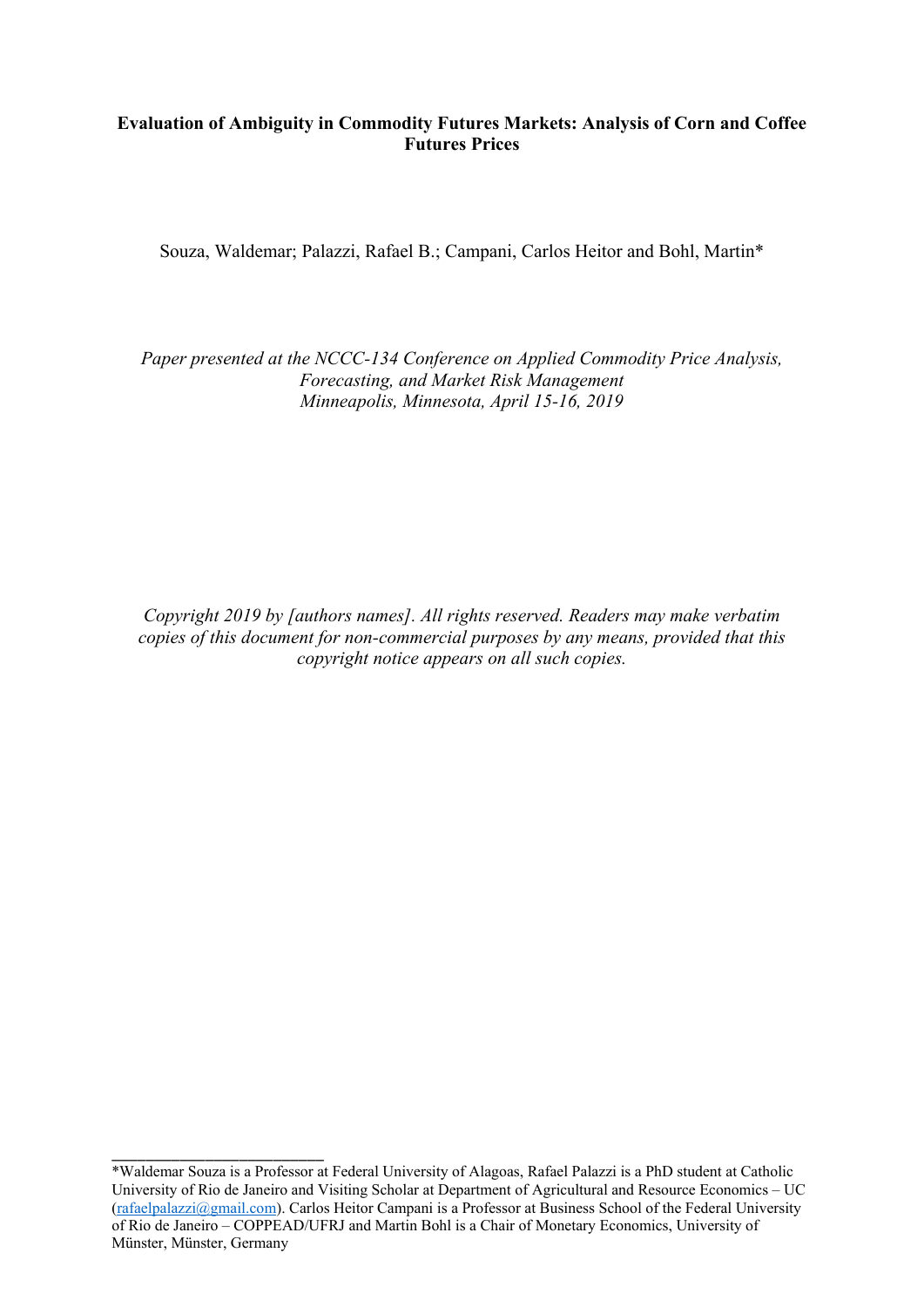# **Evaluation of Ambiguity in Commodity Futures Markets: Analysis of Corn and Coffee Futures Prices**

#### **Abstract**

Ambiguity, defined as the uncertainty in probability distribution of asset prices resulting from misinterpretation of lack of information, is a current feature of financial assets. There are few empirical studies of ambiguity in financial and commodity futures markets. We define an ambiguity measure of corn and coffee futures daily prices, using the VAR framework to evaluate the autoregressive and cross-impact of the ambiguity and log-returns. Results show that the ambiguity in corn futures prices illustrates a higher impact compared with coffee futures prices, with a possible explanation being the action of non-commercial traders. The knowledge of the ambiguity measure in commodity futures markets can be applied to enhance production, storage, trading and hedging decisions.

**Key words**: ambiguity, coffee and corn futures, autoregressive, cross-impacts.

## **1. Introduction**

The uncertainty in probability distribution of asset prices resulting from misinterpretation or lack of information defines ambiguity. In addition, ambiguity is recognized as Knightian uncertainty (Knight, 1921). The Ellsberg experiment showed that under ambiguous payoffs agents strictly prefer less ambiguity, violating the independence axiom of the subjective expected utility (SEU) model (Ellsberg, 1961). Besides, ambiguity tends to disappear when ambiguous events cannot be compared (Fox and Tversky, 1995).

In particular, ambiguity literature is vast. For example, research in the field has been analyzing the effect of ambiguity in financial markets, in the portfolio choice problem, its impact on liquidity, and its impact on the 2008 financial crisis (Dow and Werlang, 1992; Routledge and Zin, 2009; Boyarchenko, 2012). Also, studies examine ambiguity in commodity futures markets applying a theoretical approach, for example, Lien and Wang (2003), Wong (2015) and Lien and Yu (2017).

As such, mainstream literature on ambiguity in financial and commodity futures markets is predominantly theoretical. The theoretical approach defines the main gap and intellectual tension in the ambiguity literature as a consequence of ambiguity intrinsically abstract conceptual framework: there is a difficulty to empirically formulate a robust degree of ambiguity measure and ambiguity aversion for financial and commodity markets. In particular, commodity futures markets exhibit similar dynamic features with financial markets. These characteristics can extend the knowledge of ambiguity measure and ambiguity aversion in commodity futures market to aid the firm´s effective decisions about production, storage, hedging and trading.

Within this context, the goal of the study is to formulate an empirical ambiguity measure for commodity futures markets, namely the degree of ambiguity, examining the impacts on the market dynamics. As such, we employ Tan, Manahov and Thijssen (2017) approach to compose an empirical framework to explain the corn and coffee futures prices ambiguity of the nearest contracts traded at CME Group and ICE, respectively. First, we regress the maximum and minimum price spread daily average on turnover by volume to remove market noise, defining the residuals as a measure of the degree of ambiguity. Second,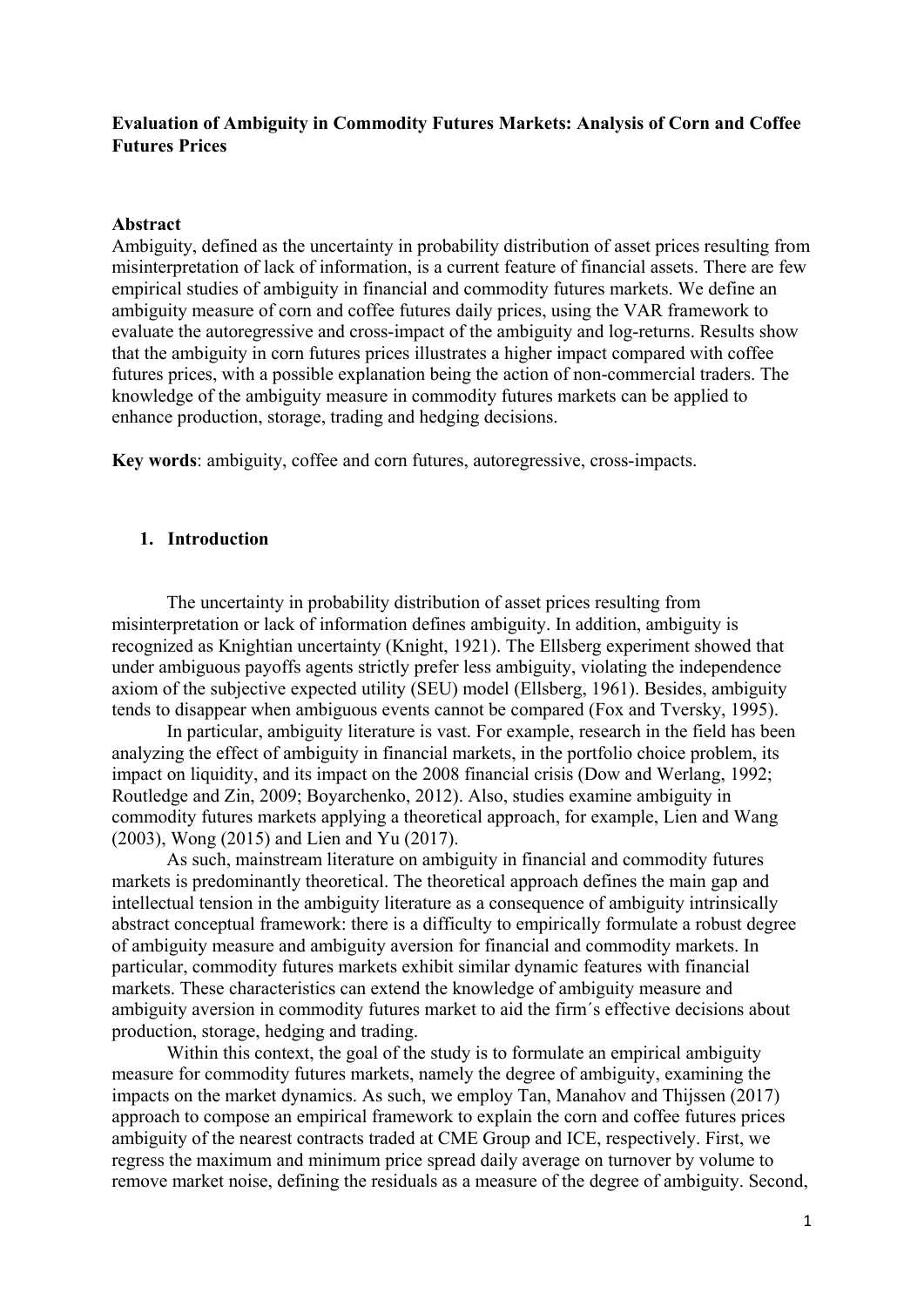we define the interactions between the corn and coffee returns and ambiguity as a system, using a VAR framework to model the relationships between the variables, categorizing the results of the ambiguity impact on the future prices structure dynamics.

In sum, the contributions of this study for commodity futures markets are three-fold. First, the formulation of an empirical approach to measure ambiguity with real data. Second, the investigation of the effect of ambiguity on the corn and coffee futures markets dynamics, and third, the analysis of ambiguity impact on returns and futures prices. To the best of our knowledge, this is the first empirical research to create ambiguity measures and analyze ambiguity impacts in commodity futures market.

### **2. Literature review**

The literature about ambiguity in financial marks is extensive, although mainly theoretical, with few empirical studies. Particularly in commodity futures markets ambiguity literature is scarce and based on theoretical approaches. Concerning financial markets, Epstein and Wang (1994) developed a model of asset price determination with Knightian uncertainty, in which Knightian uncertainty plays a role. Extend the general equilibrium pure exchange economy generalizing the representation of beliefs along the lines of Gilboa and Schmeidler (1989). Results show the proof of existence of equilibrium and the characterization of equilibrium prices by an "Euler inequality". Chen and Epstein (2002) compose a continuous-time intertemporal version of multiple-priors utility, with aversion to ambiguity. Defining, representative agent asset market setting, the model demonstrates restrictions on excess returns defining a risk premium and another premium for ambiguity.

Klibanoff, Marinaci and Mukerji (2005) develop an approach of decision maker preferences, separating ambiguity, defined as a characteristic of the decision maker´s subjective information. Identify that attitudes towards risk are characterized by the shape of a Von Neuman-Morgenstein utility function and an increasing transformation. Maccheroni, Marinacci and Rustichini (2006) illustrate the preferences defined by a utility function on outcomes and an ambiguity index on the set on the states of the world. The utility function describes the decision maker´s attitudes and the index identifies his ambiguity attitudes.

Garlappi, Uppal and Wang (2006) compose a model for an investor with multiple priors and aversion to ambiguity, defining ambiguity aversion in a minimization over the priors. Allowing different degrees of uncertainty about expected returns for various subsets of assets and the return-generating model, estimate closed-form expressions for the optimal portfolio. Comparing with portfolios from classical and Bayesian models, ambiguity-averse portfolios are more stable over time and deliver a higher out-of-sample Sharpe ratio. Epstein and Schneider (2008) analyze the role of uncertain information quality in financial markets, information processing when there is incomplete knowledge about signal quality. Results show that investors demand compensation for low future information quality requiring more compensation for low information quality when fundamentals are more volatile, with asymmetric response to signals skews of the distribution of observed returns.

Illeditsch (2009) examines the effects of aversion to risk and ambiguity, Knightian uncertainty, on the value of a market portfolio when investors receive public information difficult to link to fundamentals and classify as ambiguous. Demonstrate that aversion to risk and ambiguity can express high expected stock market returns and excess volatility and kurtosis of stock market returns. In addition, the skewness of stock returns is negative (positive) if risk aversion of the marginal investor is high (low). Routledge and Zin (2009) model the connection of uncertainty with liquidity, examining a simple market where a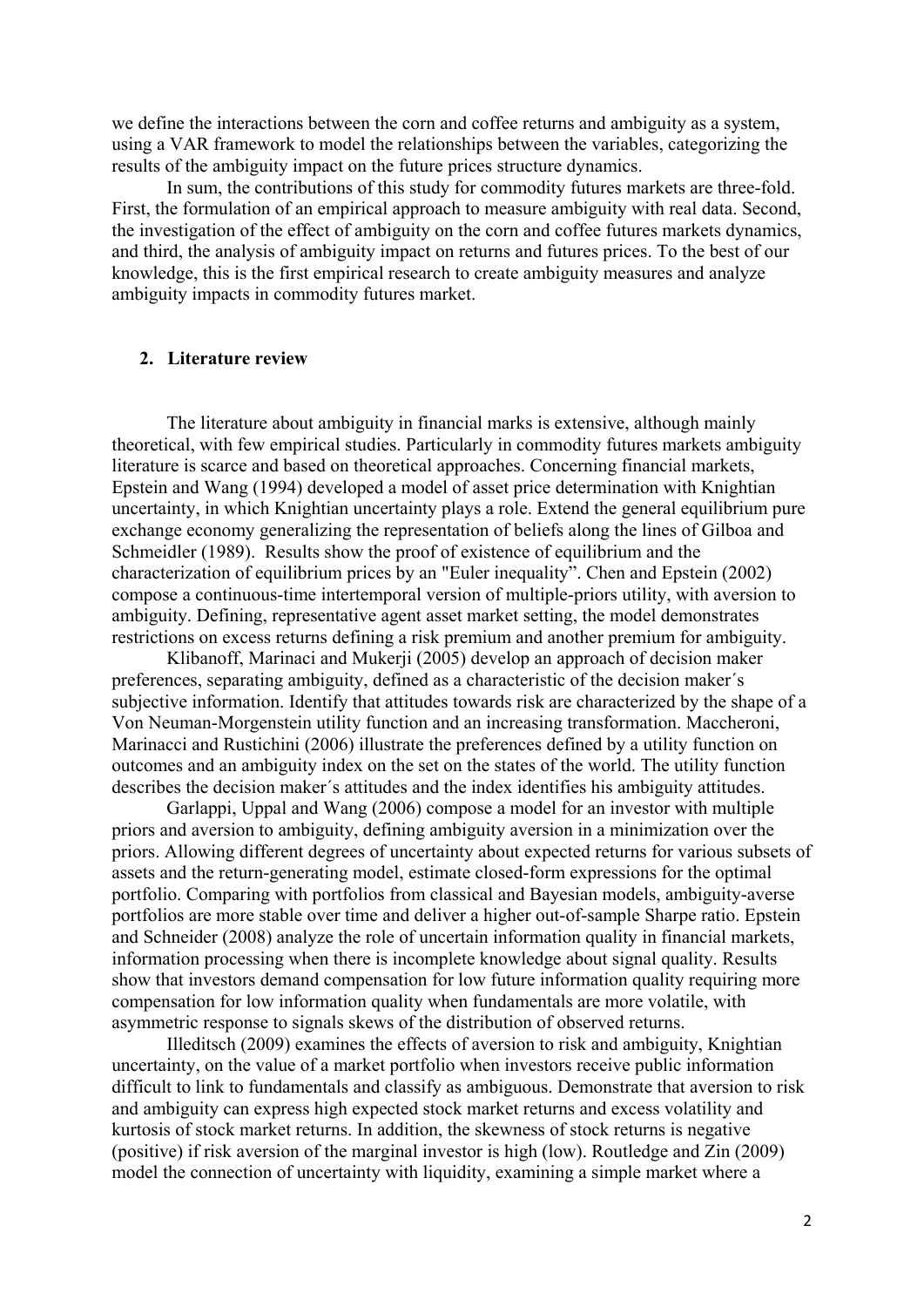monopolist financial intermediary makes a market for a propriety derivative security. As such, a market-maker chooses bid and ask prices for the derivative and, conditional on the market trade, selects an optimal portfolio and consumption.

Miao (2009) analyzes optimal consumption and portfolio choice in a Merton style model with incomplete information when there is a distinction between ambiguity and risk, resultant of the adoption of recursive multiple-priors utility. Shows that is optimal to first use any prior to perform Bayesian estimation and then to maximize expected utility with that prior based on the resulting estimates, with a hedging demand affected by both ambiguity and estimation risk. Klibanoff, Marinaci and Mukerji (2009) illustrate a separation between ambiguity, defined as a characteristic of the decision maker's subjective beliefs, and ambiguity attitude, a characteristic of the decision maker's tastes. In applications these two characteristics may be independent of each other, and the preferences are dynamically consistent showing a recursive representation.

Epstein and Schneider (2010) analyze models of ambiguity aversion. Show that some models, particularly the multiple-priors model of Gilboa and Schmeidler (1989) impact portfolio choice and asset pricing differently from those of subjective expected utility, explaining puzzling data features. Ozsoylev and Werner (2011) analyze information transmission in asset markets when agents' information is ambiguous. Examine a market with risk-averse informed investors, risk-neutral competitive arbitrageurs, and noisy supply of the risky asset. Ambiguous information results in the possibility of illiquid market where arbitrageurs choose not to trade in a rational expectations equilibrium, and for an illiquid market, small informational or supply shocks have relatively large effects on asset prices.

Liu (2011) examines a continuous-time intertemporal consumption and portfolio choice problem under ambiguity, with expected returns of a risky asset following a hidden Markov chain. For the U.S. stock market data, continuous Bayesian revisions under incomplete information generate ambiguity-driven hedging demands that mitigate intertemporal hedging demands, important in the optimal portfolio policies.

Boyarchenko (2012) analyzes the doubts about the quality of information and the quality of modeling techniques ambiguity-averse agents assign to higher probabilities to lower utility states, leading to higher CDS premia and lower equity prices. Using data on financial institutions, found that the sudden increases in credit spreads during the 2008 financial crisis can be explained by changes in the amount of ambiguity faced by market participants and changes in how the total amount of ambiguity was distributed between ambiguity about information quality and ambiguity about model quality. Ju and Miao (2012) propose a novel generalized recursive smooth ambiguity model defining a three-way separation among risk aversion, ambiguity aversion, and intertemporal substitution, with the asset-pricing model explaining a variety of asset-pricing puzzles. Show that ambiguity aversion and learning under ambiguity play a key role in explaining many asset-pricing puzzles.

About ambiguity in commodity futures markets Lien (2000), Lien and Wang (2003), Lien and Yu (2014, 2015 and 2017) developed theoretical studies based on a production and hedging framework. As such, examine the firm´s inertia and the one-to-one hedging, the different effects on price and volume of Knightian traders, and cash flow hedging. In addition, compare the use of the full-hedge and separation theorems in firm´s decision, and the optimism about futures prices uncertainty and hedging.

The particular contribution of this study is the empirical analysis of an ambiguity measure for commodity futures markets. To the best of our knowledge, this specific research problem has not been estimated.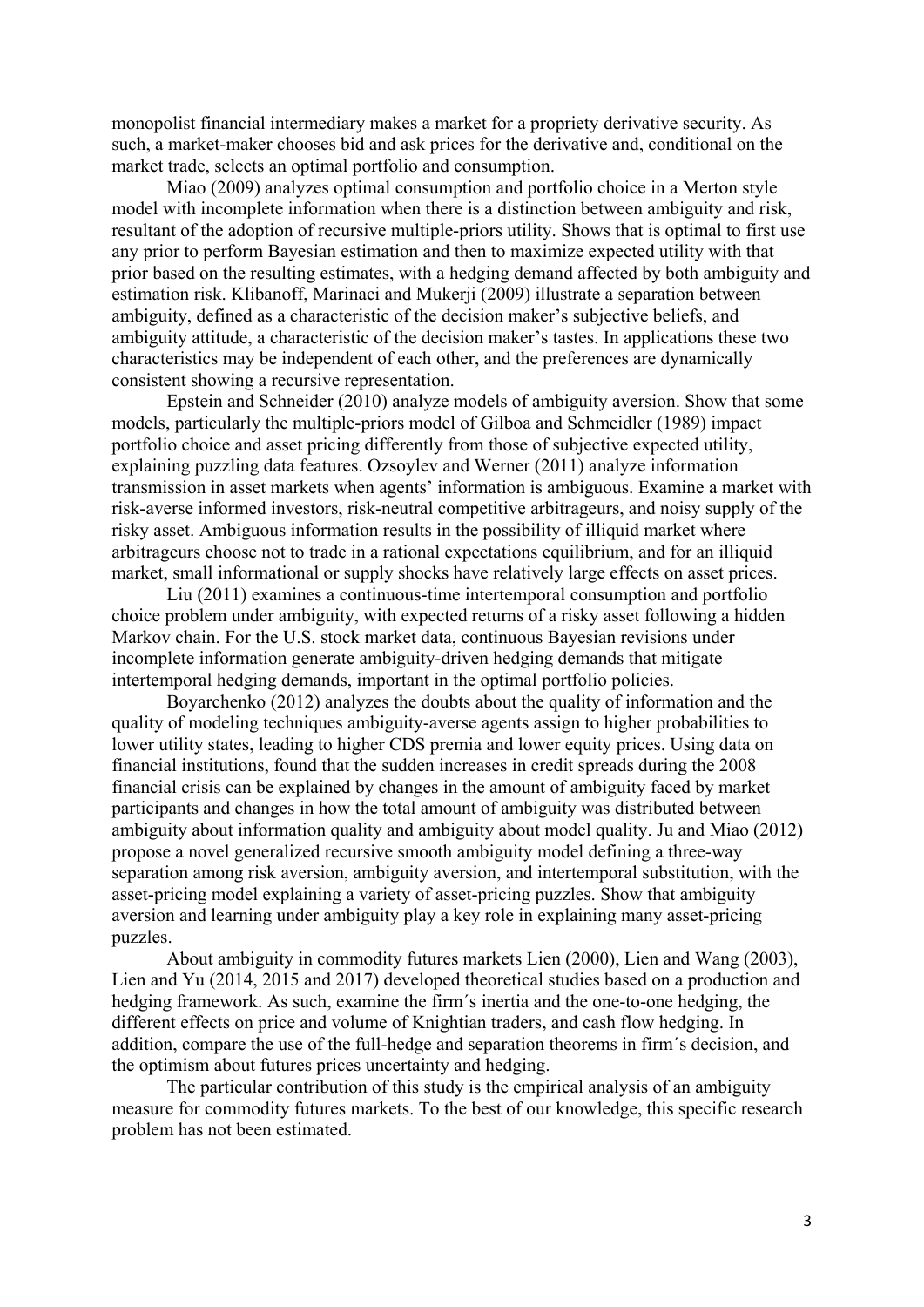#### **2.1.Ambiguity studies in commodity futures markets**

Ambiguity about financial returns derives the features from the Ellsberg paradox. Under the subjective expected utility theory (SEU), a decision maker is indifferent among two indifferent options and a randomized linear combination of them, applying the independence axiom. Mathematically, if for any two options *f, f´* and *f:f´*, then (Tan, Manahov and Thijssen, 2017):

 $\alpha f + (1 - \alpha)f' \sim \alpha f' + (1 - \alpha)f' \sim \alpha f + (1 - \alpha)f$  Eq. (1)

Where:  $\alpha \in [0, 1]$  and "~" is the indifference operator.

Equation 1 can be rewritten as:

 $\alpha.f + (1-\alpha).f' \sim f' \sim f$  Eq. (2)

However, from the Ellsberg experiment:

$$
\alpha f + (1 - \alpha)f' > f' \sim f
$$
, with  $\alpha = 0.5$ . Eq. (3)

As such, the result from the Ellsberg's experiment violates the independence axiom of the SEU model.

In addition, to analyze ambiguity in financial markets, several studies formulated hypothesis and models. Gilboa and Schmeidler (1989) developed the multiple-prior model with a utility function, the MaxMin expected utility model:

$$
U(f) = \frac{\min}{p \in C} \int u(f) dp \quad \text{Eq. (4)}
$$

Where:  $C =$  set of priors,

 $f = action$ ,

 $u = a$  von Neumann-Morgenstern (VMN) utility function, illustrating the subjective expected utility (SEU) function, and

 $p =$  prior probability.

In Equation 4 a decision maker assigns an interval of probabilities to an outcome adopting the minimal probability or the worst-case scenario, expressing ambiguous adversity. Next, the preference on a decision is ranked applying the utility of the worst-case scenario and the decision maker maximizes the utility allocating the wealth using the ranking. The decision process is generated of a minimization and a maximization framework.

This multiple-prior model is extensively used. For example, Dow and Werlang (1992) and Garlappi et al. (2007), Routledge and Zin (2009), Ozsoylev and Werner (2011) and Viale et al. (2014). Specifically for commodity markets, Lien (2000), Lien and Wang (2003), Lien and Yu (2014, 2015 and 2017) estimated the firm´s hedging and production decision using the MaxMin principle. In this study we adopt the multiple-prior model, assuming that investors are ambiguity averse.

### **3. Methodology and data**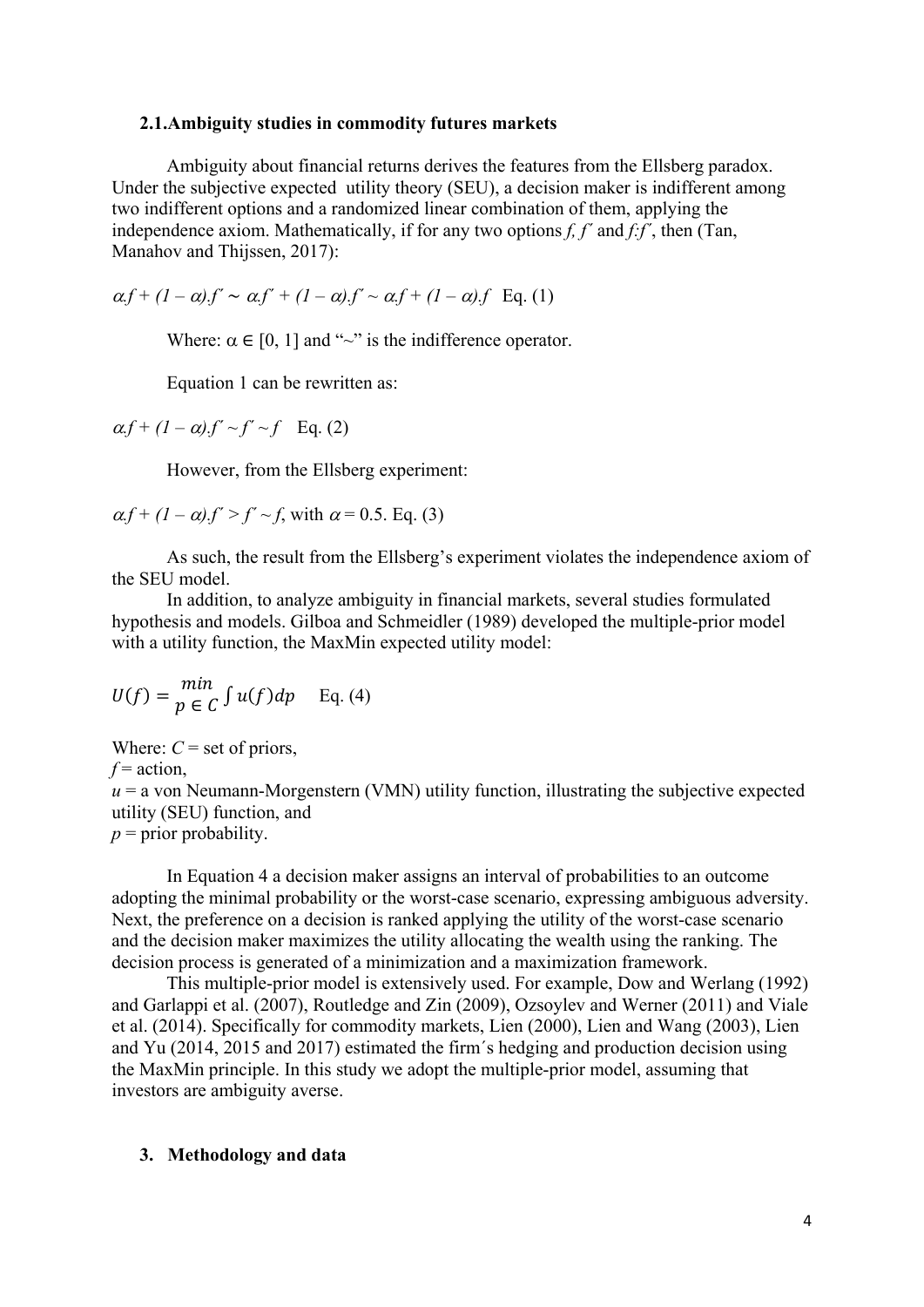Following Tan, Manahov and Thijssen (2017), first we calculate the daily log returns of corn and coffee futures prices as:

$$
r_t = \ln \frac{P_t}{P_{t-1}} \qquad \text{Eq. 5}
$$

Where:  $r_t$  calculates the daily log return of corn and coffee futures prices at time *t*, and *Pt* expresses the corn and coffee futures prices at time *t*.

In addition, to identify the intraday price variability, we modified the degree of ambiguity definition of Tan, Manahov and Thijssen (2017). Specifically, we substituted the bid and ask spread for the high and low daily price spread, which describes valuable information about the temporal dynamic process of a financial asset (Xiong, Li and Bao, 2017; Cheung and Chinn, 2001). As such, Equation 6 defines a proxy of the degree of ambiguity:

$$
K_t = \frac{ln H_t - ln L_t}{2}
$$
 Eq. 6

Where:  $K_t$  = proxy of the degree of ambiguity of prices at time *t*;  $H_t$  and  $L_t$  = highest and lowest corn and coffee futures prices at time *t*, respectively.

Moreover, we need to assess the impact of market makers on the corn and coffee futures prices dynamics (Tan, Manahov and Thijssen,2017). Therefore we regress the spread calculated using the right hand side of Equation 2 on turnover by volume to remove the part of variation of the spread predicted by the impact of the market makers. Next, we define the residuals as a measure of the degree of ambiguity of the corn and coffee futures prices:

$$
\frac{\ln H_t - \ln L_t}{2} = \alpha_0 + \widehat{\alpha_1} V_t + \varepsilon_t \quad \text{Eq. 7}
$$
  
Where: 
$$
\frac{\ln H_t - \ln L_t}{2} = \text{spread between } H_t \text{ and } L_t \text{ at time } t; \alpha_0 = \text{constant; } V_t = \text{daily}
$$

turnover volume at time *t*; and,  $\varepsilon_t$  = residuals, a measure of the degree of ambiguity of the corn and coffee futures prices, at time *t*. Since ε*<sup>t</sup>* defines an objective measure of the degree of ambiguity of the corn and coffee futures prices we can apply the Vector Autoregressive – VAR framework to analyze the cross-effects between the degree of ambiguity and the daily log returns. Therefore, we first examine the stationarity of the dependent variables using the Phillips-Perron (PP) and the Augmented Dickey Fuller (ADF) unit root tests for the corn and coffee futures prices ambiguity measure and daily log returns. If both series are stationary, *I*(*0*) we can apply the VAR model without differencing the series.

Next, we formulate the VAR model for the corn and coffee futures ambiguity measure and daily log returns:

$$
K_{t} = C_{K} + \sum_{i=1}^{n} \hat{\alpha}_{t-i} r_{t-i} + \sum_{i=1}^{n} \hat{\beta}_{t-i} K_{t-i} + \varepsilon_{t}^{K}
$$
 Eq. 8  

$$
r_{t} = C_{r} + \sum_{i=1}^{n} \hat{\alpha}_{t-i} r_{t-i} + \sum_{i=1}^{n} \hat{\beta}_{t-i} K_{t-i} + \varepsilon_{t}^{T}
$$
 Eq. 9

Where:  $r_t$  = daily log returns of corn and coffee futures prices, at time *t*, defined by Equation 1;  $K_t$  = ambiguity measure of the corn and coffee futures prices, at time *t*, defined by the residuals,  $\varepsilon_t$ , of Equation 3;  $n =$  number of VAR lags, estimated applying the Ackaike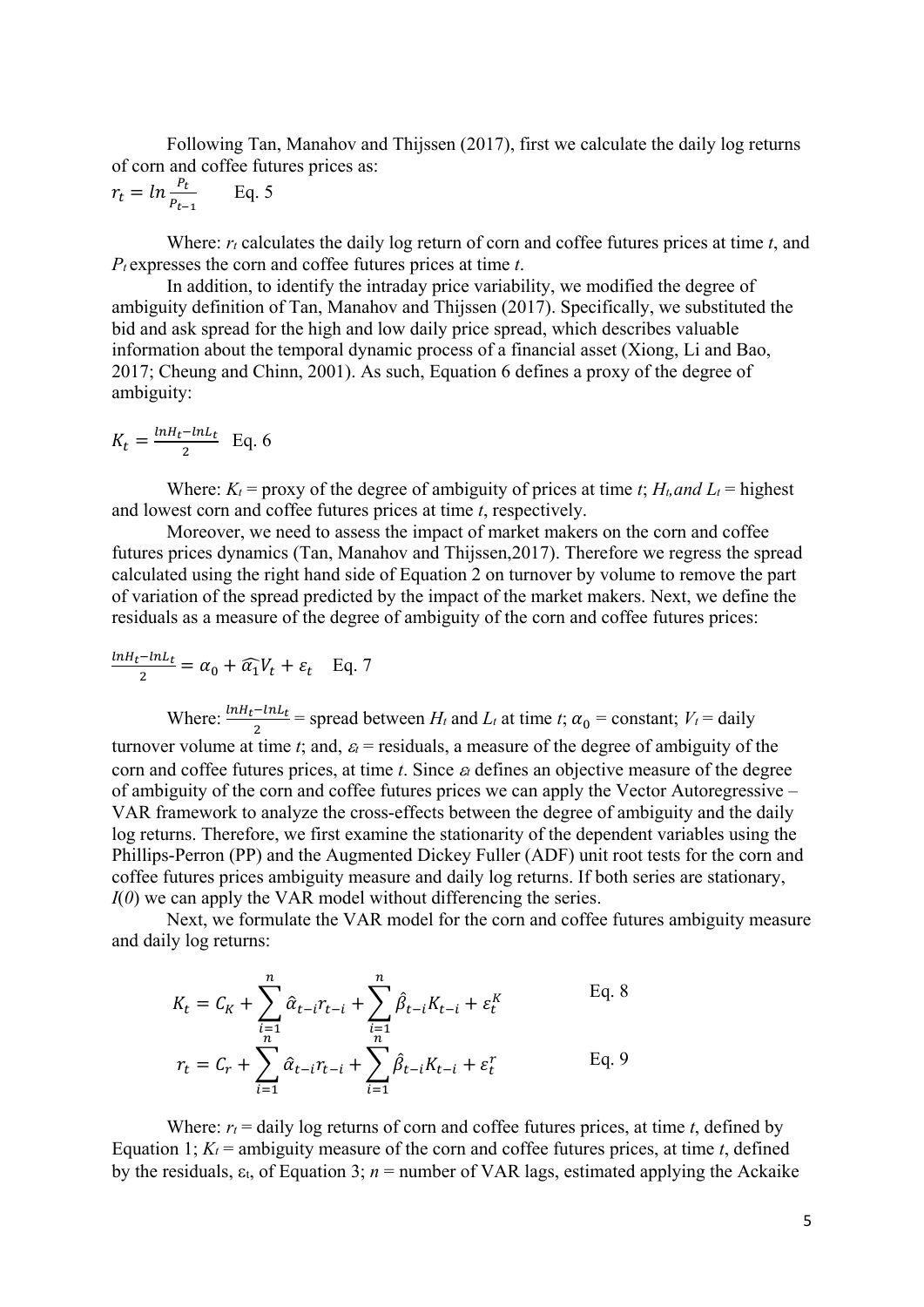Infrmation Criteria (AIC);  $C_K$  and  $C_r$  = constants of the ambiguity measure and daily log returns, respectively;  $\hat{a}_{t-i}$  and  $\hat{\beta}_{t-i} = \text{VAR}$  estimated coefficients for the daily log returns and the ambiguity measure; and,  $\varepsilon_t^K$ ,  $\varepsilon_t^r$  = ambiguity measure and daily log returns VAR errors, respectively.

After applying Equations 8 and 9 for the corn and coffee ambiguity measure and daily log return series, we analyze the individual coefficients value, signal and statistical significance. Following, we generate the VAR impulse-response functions, illustrating pairwise the autoregressive and cross-effects between the corn and coffee futures prices ambiguity measure and daily log prices. In consequence, each VAR generates four figures describing the impulse-response to a nonfactorized one standard deviation innovation +/- two standard errors, up to ten days ahead of the shock period.

Lastly, we illustrate the pairwise Granger causality test between the corn and coffee ambiguity measure and daily log returns. The Granger test solves bivariate regressions of the form:

$$
y_t = \alpha_0 + \alpha_1 y_{t-1} + \dots + \alpha_k y_{t-k} + \beta_1 x_{t-1} + \dots + \beta_k x_{-k} + \epsilon_t
$$
  
\n
$$
x_t = \alpha_0 + \alpha_1 x_{t-1} + \dots + \alpha_k x_{t-k} + \beta_1 y_{t-1} + \dots + \beta_k y_{-k} + u_t
$$
  
\nEq. 10  
\nEq. 11

for all possible pairs of  $(x, y)$  series in the group. The reported *F*-statistics are the Wald statistics for the joint hypothesis:

 $\beta_1 = \beta_2 = ... = \beta_k = 0$ 

For each equation. The null hypothesis is that x does not Granger-cause y in the first regression and that y does not Granger-cause x in the second regression. In particular, the Granger causality test models precedence and information content but does not describe causality.

### **3.1.Data**

We analyze high, low prices and daily volume of the March 2019 corn futures nearest contract, and the December 2018 coffee futures nearest contract. Use 481 observations of price and volume data, begin date: Nov.  $17<sup>th</sup>$ , 2016, end date: Oct.  $16<sup>th</sup>$ , 2018. Source: [www.barchart.com](http://www.barchart.com/) (2018).

#### **4. Results and discussion**

We outline the descriptive statistics of corn and coffee futures prices ambiguity measure and daily log returns, Table 1:

**Tab. 1. Descriptive statistics. Corn and coffee futures prices ambiguity measure and**  daily log returns. Period: November 17<sup>th</sup>, 2016 to October 16<sup>th</sup>, 2018, 481 observations.

| <b>Statistics</b> | Coffee | Corn |
|-------------------|--------|------|
|-------------------|--------|------|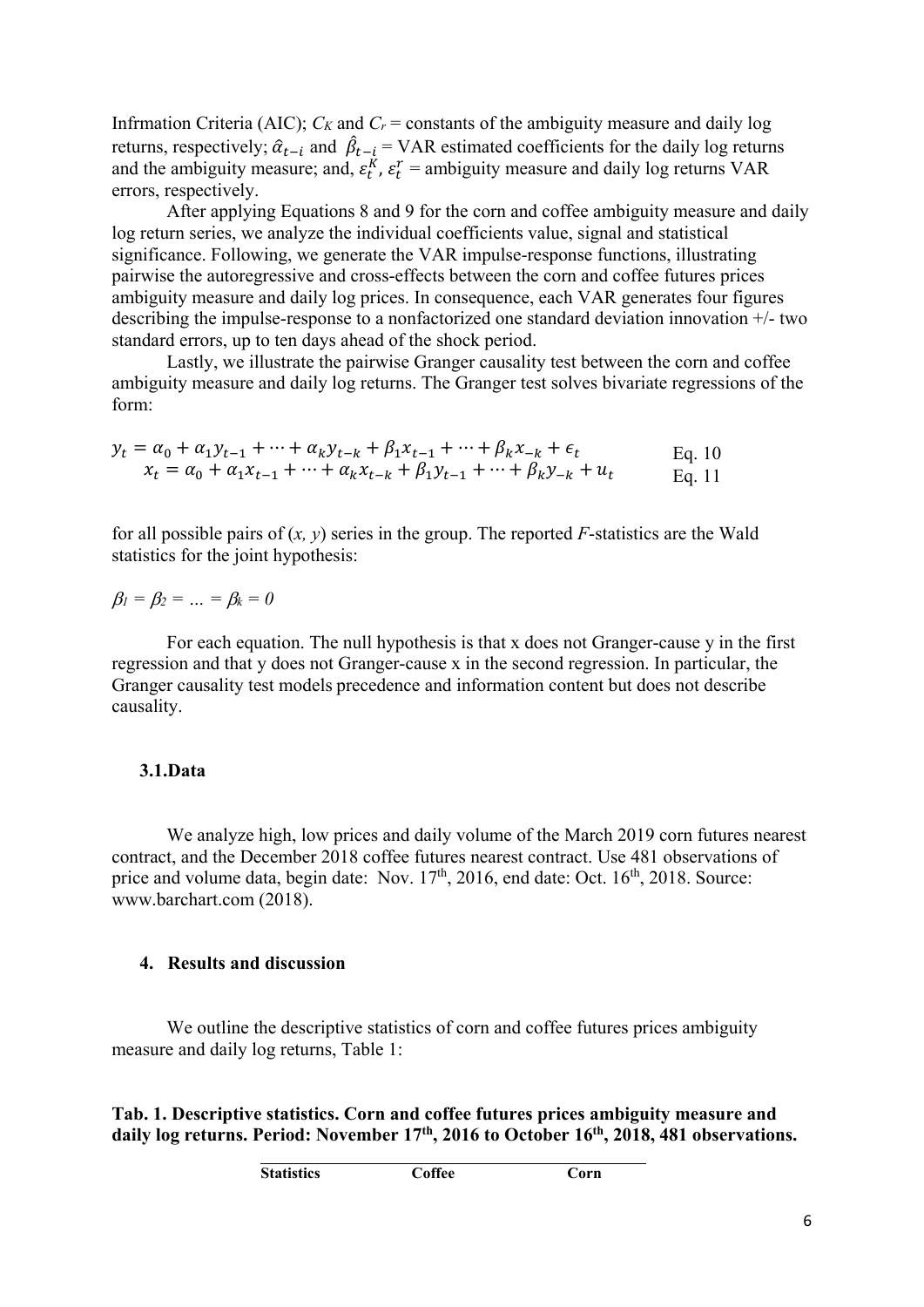|                 | <b>Ambiguity Log</b> |          | Ambiguity                                | Log                 |
|-----------------|----------------------|----------|------------------------------------------|---------------------|
|                 | Measure <sup>1</sup> |          | Return <sup>2</sup> Measure <sup>1</sup> | Return <sup>2</sup> |
| Mean            | $-2.60E-06$          | 0.9910   | 8.25E-07                                 | 1.00004             |
| Median          | $-0.0002$            | 0.9997   | $-0.0005$                                | 1.0000              |
| Maximum         | 0.0235               | 1.0118   | 0.0143                                   | 1.0078              |
| Minimum         | $-0.0010$            | 0.9894   | $-0.0108$                                | 0.9930              |
| Std. Dev.       | 0.0053               | 0.0031   | 0.0036                                   | 0.0021              |
| <b>Skewness</b> | 0.6360               | 0.2349   | 0.9563                                   | 0.0507              |
| Kurtosis        | 4.0286               | 3.9130   | 4.7780                                   | 4.5953              |
| Jarque-Bera     | 53.5151              | 21.084   | 136.3928                                 | 51.1038             |
| Probability     | 0.0000               | 0.00003  | 0.0000                                   | 0.0000              |
| Sum             | $-0.0013$            | 479.9407 | 0.00040                                  | 480.0169            |
| Sum Sa. Dev.    | 0.0136               | 0.0047   | 0.0063                                   | 0.0022              |

Source: Research results.

Obs.: 1. Defined by Equation 7; 2. Defined by Equation 6.

The coffee ambiguity measure mean is negative illustrating a low value, -2.60E-06. The median and minimum values are negative, -0.0002 and -0.0097, respectively. The standard deviation is larger than the corn standard deviation, 0.0053 and 0.0036, respectively. In addition, the distribution of coffee ambiguity measure shows skewness and kurtosis, categorized by a large Jarque-Bera test with low *p*-value, rejecting the hypothesis of a normal distribution.

Furthermore, the coffee log return mean, median, maximum and minimum values are close to one. The standard deviation of the corn log return is lower than the coffee standard deviation, 0.0021 and 0.0031, respectively. In addition, coffee futures prices log returns skewness and kurtosis, illustrated by a large Jarque-Bera test with low *p*-value, rejects the hypothesis of a normal distribution. A possible explanation is the higher volatility of coffee prices influencing the ambiguity measure.

Next, corn ambiguity measure is positive with a low value, 8.25E-07, but median and minimum values are negative, -0.0005 and -0.0108, respectively. In addition, as expressed the corn ambiguity standard deviation is lower than the coffee standard deviation. Moreover, the distribution of corn ambiguity measure shows skewness and kurtosis, described by a large Jarque-Bera test with low *p*-value, rejecting the hypothesis of a normal distribution, analogous with the coffee ambiguity measure.

Equally important, the corn log return mean, median, maximum and minimum values are close to one. As noted, the standard deviation is lower than the coffee log return standard deviation, 0.0021 and 0.0031, respectively. In addition, corn futures prices log returns skewness and kurtosis, categorized by a large Jarque-Bera test with low p-value, rejects the hypothesis of a normal distribution. In sum, coffee and corn futures prices ambiguity measures show distinct patterns. Comparison between the descriptive statistics identifies different signs for coffee and corn ambiguity measure mean values, negative and positive, respectively. In addition, coffee ambiguity measure lists higher maximum and standard deviation values, whereas corn ambiguity measure shows lower median and minimum values. Besides, the corn ambiguity measure identifies higher skewness, kurtosis and Jarque-Bera test values.

Another relevant feature is the difference between the log returns standard deviations.

A possible explanation for the descriptive statistics patters of coffee and corn ambiguity measure and log return is the different specification of the coffee and corn futures contracts, the harvest seasons with different seasonality patterns, storage capabilities, as well as supply and demand and the futures markets commitment of traders actions, particularly the non-commercial traders. Next, Figure 1 expresses the corn and coffee futures prices ambiguity measure and logarithm of daily returns in levels: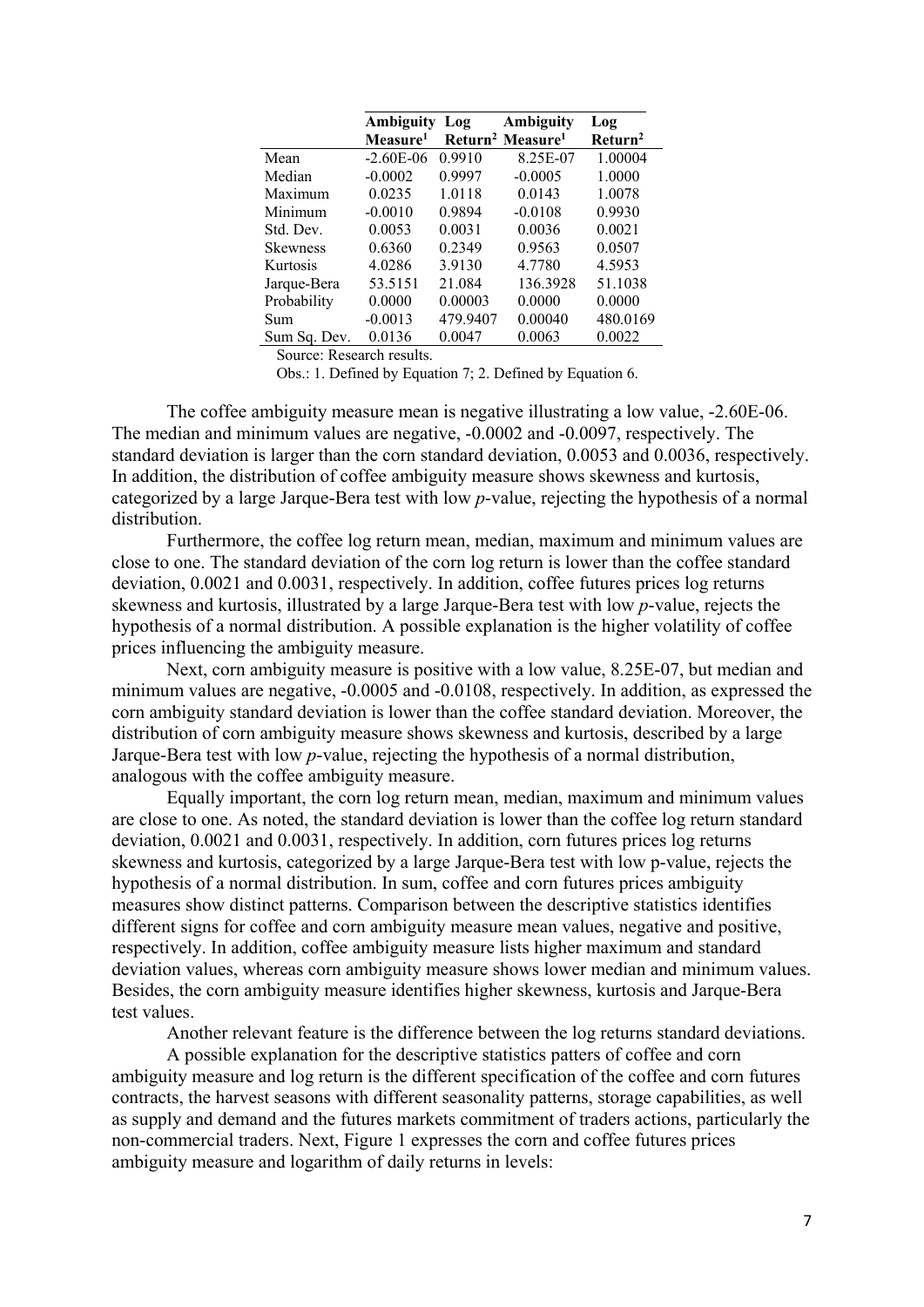



Source: Research results.

Again, the analysis of Figure 1 identifies different patterns of coffee and corn ambiguity measure. Specifically, the corn ambiguity measure shows higher amplitude than the coffee measure and systematic lower values, in line with results of Table 1. Besides, the coffee and corn log returns do not describe marked differences in their dynamics.

As stated, possible explanations are the different market depths and traders classification by hedgers and speculators. For example, aggregate volume for the nearest contracts of March and May 2019 were 7.070 and 2.682, for corn and coffee respectively, on January 28<sup>th</sup>, 2019 [\(www.barchart,](http://www.barchart/) 2019). In addition, the commitment of non-commercial traders, particularly managed money may illustrate the ambiguity measure and log return dynamics of coffee and corn futures prices, Figure 1. However, the structural change caused by the increased non-commercial traders may have decreased risk premiums, the cost of hedging, price volatility, and integrated commodity markets with financial markets (Irwin and Sanders, 2012; Sánjuan-López and Dawson, 2017).

Next, to use the Vector Autoregressive – VAR framework, we calculate the unit root (UR) tests, Phillips Perron (PP) and Augmented Dickey Fuller (ADF) for the corn and coffee futures prices ambiguity measure and daily log returns in levels, Table 2: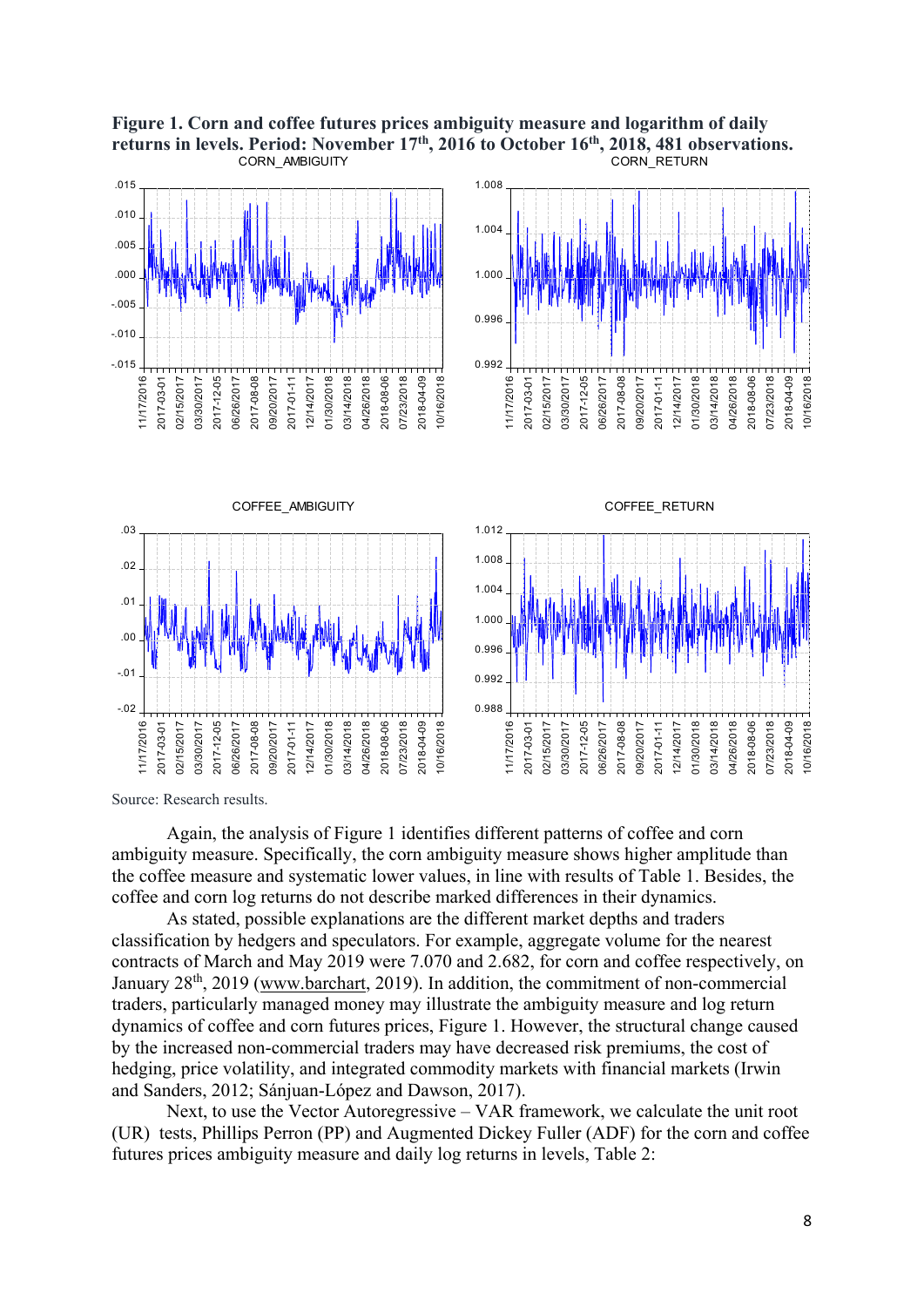**Tab. 2. Unit root (UR) tests. Phillips Perron (PP) and Augmented Dickey Fuller (ADF). Corn and coffee futures prices ambiguity measure and daily log return in levels. Period: November 17th, 2016 to October 16th, 2018, 481 observations. Model with constant.**

| Unit      | Corn           |             | Coffee         |             |  |  |
|-----------|----------------|-------------|----------------|-------------|--|--|
| root      | Ambiguity      | Log         | Ambiguity      | <b>Log</b>  |  |  |
| (UR) test | <b>Measure</b> | Return      | <b>Measure</b> | Return      |  |  |
| РP        | $-18.1573*$    | $-24.1908*$ | $-15.0004*$    | $-20.5875*$ |  |  |
| ADF       | $-3.9368*$     | $-23.8002*$ | $-8.6025*$     | $-20.5890*$ |  |  |

Source: Research results.

Obs.: (\*) Statistically significant at 1%, rejecting the null hypothesis of unit root.

Results of Table 2 show the rejection of the null hypothesis of unit root in both the Phillips Perron (PP) and the Augmented Dickey Fuller (ADF) tests for the corn and coffee futures prices ambiguity measure and daily log return in levels. As such, both series are *I(0)* and we can apply the VAR framework without differencing the series.

Next, we employ the Vector Autoregressive – VAR framework to compose the contemporaneous and lagged endogenous variables relationship structure. Specifically, we construct the equations for the corn futures prices ambiguity measure and daily log return in levels, Table 3:

**Tab. 3. VAR model. Corn futures prices ambiguity measure and daily log return.**

| Lagged           | Ambiguity    | Log         |
|------------------|--------------|-------------|
| variable         | measure      | Return      |
| $A_{t-1}^{corn}$ | 0.2189**     | $0.0649**$  |
| $A_{t-2}^{corn}$ | $0.0394**$   | $0.0258**$  |
| $A_{t-3}^{corn}$ | $0.1202**$   | $-0.0027**$ |
| $A_{t-4}^{corn}$ | $0.1314**$   | $0.0131**$  |
| $A_{t-5}^{corn}$ | $0.0116**$   | $-0.0231**$ |
| $A_{t-6}^{corn}$ | $0.0612**$   | $-0.0393**$ |
| $A_{t-7}^{corn}$ | $0.1735**$   | $-0.0970**$ |
| $R_{t-1}^{corn}$ | $0.0042***$  | $-0.1146**$ |
| $R_{t-2}^{corn}$ | $-0.0390***$ | $-0.0682**$ |
| $R_{t-3}^{corn}$ | $-0.0234***$ | $-0.0658**$ |
| $R_{t-4}^{corn}$ | $0.0385***$  | $-0.0262**$ |
| $R_{t-5}^{corn}$ | $-0.0523***$ | $0.0079**$  |
| $R_{t-6}^{corn}$ | $-0.1130***$ | $-0.0431**$ |
| $R_{t-7}^{corn}$ | $-0.0003***$ | $-0.0431**$ |
| Constant         | 0.1851       | 1.3531      |

Obs.: 1. Number of VAR lags = 7, estimated applying the Ackaike Information Criteria (AIC). 2. Statistical significance: (\*) 1%, (\*\*) 5% and (\*\*\*) 10%, respectively. 3. Symbols:  $A_i^{corn} = \text{corn futures price daily}$ ambiguity measure, lag *i*;  $R_i^{corn} = \text{corn futures daily log-return, lag *i*.$ Source: Research results.

Results of Table 3 show that the ambiguity measure expresses significant positive and autoregressive pattern affecting the daily log return, with a 5% statistically significance. Moreover, the corn futures price daily log return expresses a lower statistical significance on the impact on the ambiguity measure, 10%. However, the corn futures daily log return translates a statistically significant autoregressive pattern, with a 5% statistical significance.

In addition, the increase of the corn futures prices ambiguity describes mixed net effects on the daily log returns, positive on the first, second and fourth lags, and negative on the third and fifth to seventh lags. In consequence, the degree of ambiguity seems to persist for seven days until the agents update their priors. Equally important, the daily log returns seven lags affect the ambiguity measure with negative impacts, except for the first and fourth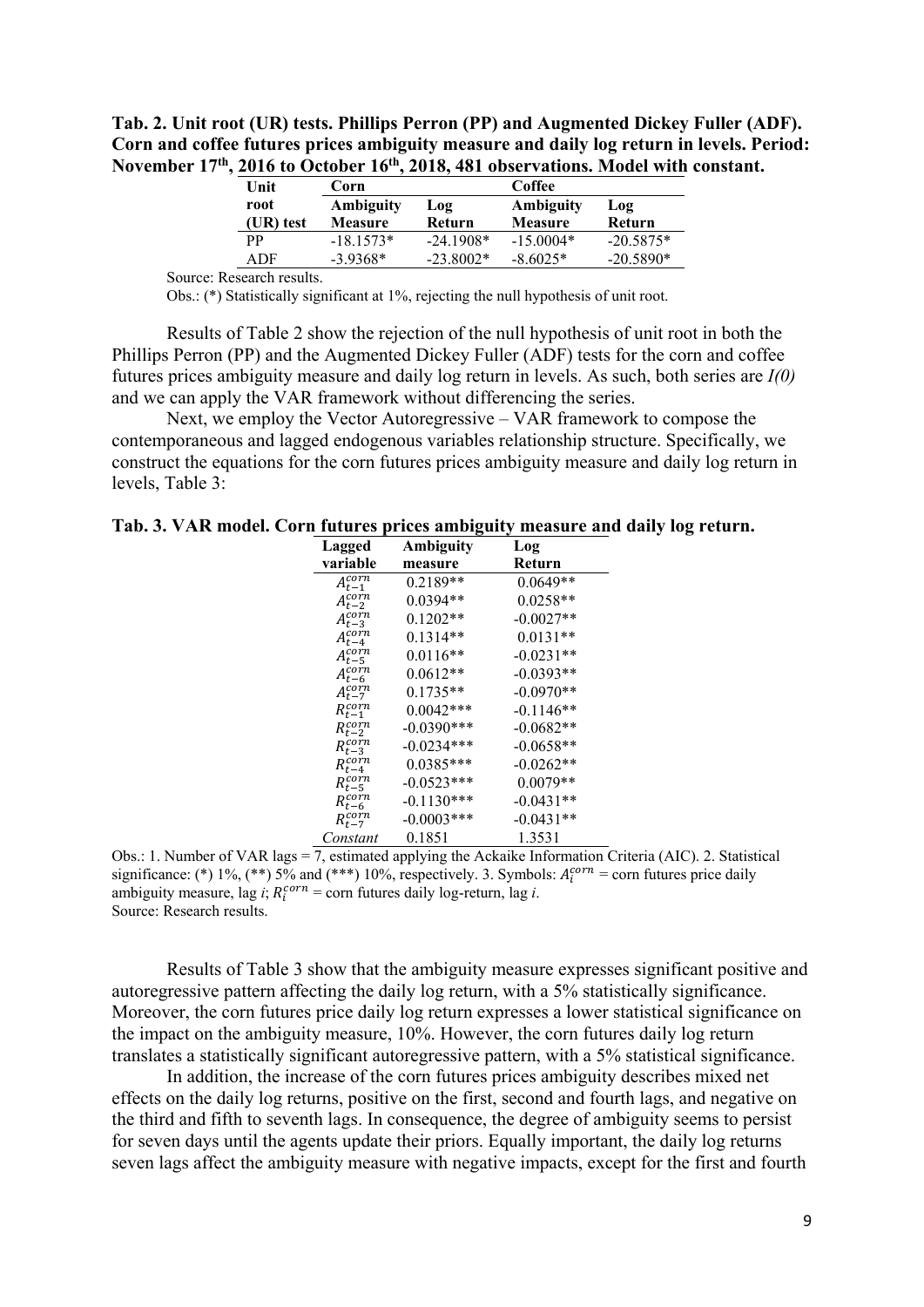lags. Additionally, the coefficients values variation confirms the cross-effect between ambiguity and daily log returns.

As such, the corn futures prices ambiguity measure identifies statistically significant impacts on the autoregressive dynamics of the daily log returns. In consequence, the knowledge of the corn futures prices ambiguity measure dynamics formulates a strategic informational input for hedgers, speculators, traders and producers. For example, the enhanced production and marketing corn strategies may benefit from a lower cost-benefit information identified in the ambiguity measure resulting in economic efficiency.

Furthermore, the ambiguity measure may be used as a metric of the degree of liquidity perceived by the agents of the corn futures market. Consequently, ambiguity-averse traders may identify potential trades. Also, ambiguity is priced in the daily log returns and may impact portfolio selection for non-commercial traders portfolio choices.

Next, we illustrate the Granger causality test between the corn futures price ambiguity measure and the daily log returns, Table 4:

**Tab. 4. Pairwise Granger Causality Tests. Corn futures daily log return and ambiguity.**

| <b>Null Hypothesis</b>                                            | <b>F-Statistic</b> | p-value |
|-------------------------------------------------------------------|--------------------|---------|
| CORN RETURN does not Granger Cause CORN AMBIGUITY                 | 0.5504             | 0.7960  |
| CORN AMBIGUITY does not Granger Cause CORN RETURN                 | 2.8366             | 0.0066  |
| Obs.: 1. Sample size: 481. 2. Number of lags: 7.                  |                    |         |
| $S_{\alpha\mu\alpha\alpha}$ , $D_{\alpha\alpha\alpha}$ by regults |                    |         |

Source: Research results.

Results of Table 4 express that the corn futures price ambiguity measure Grangercause the daily log returns, with a 1% statistical significance. However, the daily log returns do not Granger-cause the corn futures price ambiguity. As such, the findings confirm that ambiguity is a strong current pattern in the corn futures prices distribution, and ambiguityaverse investors demand a risk premium illustrated in the lagged price structure. Furthermore, the ambiguity identification may be used in trading, production, marketing and hedging strategies in corn futures markets (Lien and Wang, 2003; Lien and Yu, 2017).

Following, we formulate the VAR model to compose the contemporaneous and lagged endogenous variables relationship structure for the coffee futures prices ambiguity measure and daily log return in levels, Table 5:

|         | Tab. 5. VAR model. Coffee futures prices ambiguity measure and logarithm of daily |
|---------|-----------------------------------------------------------------------------------|
| return. |                                                                                   |

| Lagged             | Ambiguity    | Log-Return  |
|--------------------|--------------|-------------|
| variable           | measure      |             |
| $A_{t-1}^{cofree}$ | $0.3118**$   | $0.0421**$  |
| $A_{t-2}^{cofree}$ | $0.2420**$   | $-0.0077**$ |
| $A_{t-3}^{cofree}$ | $0.0904**$   | $-0.0150**$ |
| $R_{t-1}^{cofree}$ | $-0.0682***$ | $0.0622**$  |
| $R_{t-2}^{cofree}$ | $0.0719***$  | $0.0544**$  |
| $R_{t-3}^{cofree}$ | $0.1254***$  | $-0.0750**$ |
| Constant           | $-0.1292$    | 0.9582      |

Obs.: 1. Number of VAR lags =  $3$ , estimated applying the Ackaike Information Criteria (AIC). 2. Statistical significance: (\*) 1%, (\*\*) 5%, and (\*\*\*) 10%, respectively. 3. Symbols:  $A_i^{coffee}$  = coffee futures price daily ambiguity, lag *i*;  $R_i^{coffee}$  = coffee futures daily return, lag *i*;  $V_i^{coffee}$  = logarithm of coffee daily volume difference, lag *i*.

Source: Research results.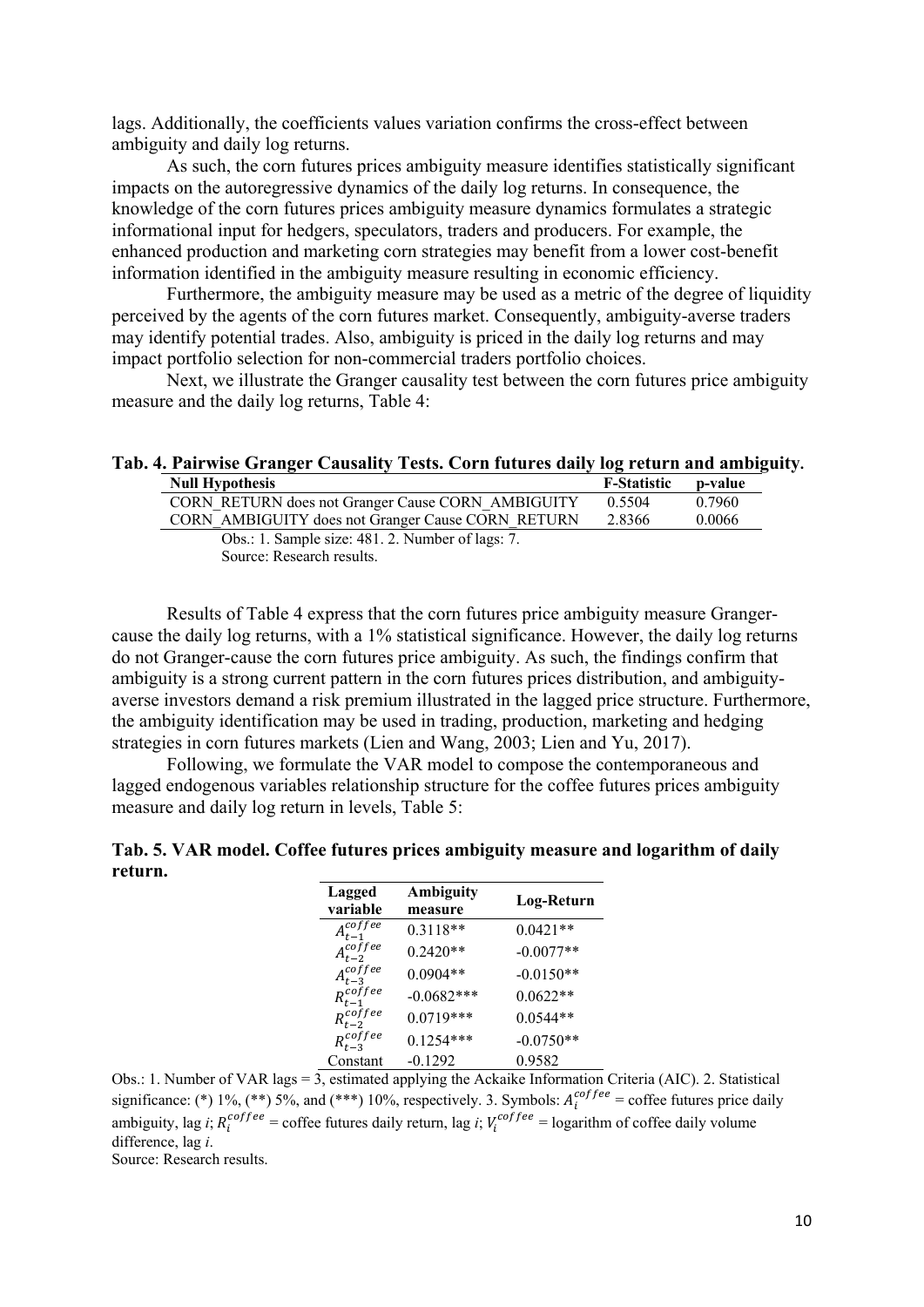Results of Table 5, the 3-lagged VAR model of coffee futures prices ambiguity measure and daily log return show that the ambiguity measure expresses significant positive and autoregressive pattern affecting the daily log return, with a 5% statistically significance. The result is similar to the corn futures prices ambiguity measure and log return expressed in Table 3. Likewise, the coffee futures price daily log return expresses lower statistical significance on the impact on the ambiguity measure, 10%. However, the coffee futures daily log return translates a statistically significant autoregressive pattern, with a 5% statistical significance.

In addition, the increase of the coffee futures prices ambiguity describes mixed net effects on the daily log returns, positive on the first, and negative on the second and third lags. In consequence, the degree of ambiguity seems to persist for three days until the agents update their priors. Equivalently relevant, the daily log returns three lags affect the ambiguity measure with mixed net impacts, negative on the first, and positive lags two and three. Additionally, the coefficients values variation confirms the cross-effect between ambiguity and daily log returns.

Besides, similarly with the corn futures prices ambiguity measure, the coffee futures price ambiguity measure identifies statistically significant impacts on the autoregressive dynamics and the daily log returns. As such, the identification of the coffee futures prices ambiguity measure dynamics composes a strategic informational input for hedgers, speculators, traders and producers. As mentioned, the enhanced production and marketing coffee strategies may benefit from a lower cost-benefit information identified in the ambiguity measure, with the additional informational input of the ambiguity knowledge resulting in greater economic efficiency.

Identically with the corn futures price ambiguity measure, the coffee futures price ambiguity measure may be used as a metric of the degree of liquidity assessed by the agents. In consequence, ambiguity-averse traders may identify potential trades. Equally, ambiguity is priced in the daily log returns and may impact portfolio selection for non-commercial traders´ portfolio choices.

Next, we illustrate the Granger causality test between the coffee futures price ambiguity measure and the daily log returns, Table 6:

| Tab. 6. Pairwise Granger Causality Tests. Corn futures daily log return and ambiguity. |  |  |  |                           |  |  |
|----------------------------------------------------------------------------------------|--|--|--|---------------------------|--|--|
| $\mathbf{M}$ of $\mathbf{H}$ is the set of $\mathbf{M}$                                |  |  |  | $\mathbf{E}$ $\mathbf{C}$ |  |  |

| <b>Null Hypothesis</b>                                | <b>F-Statistic</b> | p-value |
|-------------------------------------------------------|--------------------|---------|
| COFFEE RETURN does not Granger Cause COFFEE AMBIGUITY | 1.8705             | 0.1337  |
| COFFEE AMBIGUITY does not Granger Cause COFFEE RETURN | 0.6023             | 0.6137  |
| Obs.: 1. Sample size: 481. 2. Number of lags: 3.      |                    |         |

Source: Research results.

Results of Table 6 express that the coffee futures price ambiguity measure does not Granger-cause the daily log returns. Furthermore, the daily log returns do not Granger-cause the coffee futures price ambiguity. As such, ambiguity is a weak pattern of the coffee futures prices, and comparing with corn futures ambiguity-averse investors demand a lower risk premium illustrated in the lagged price structure expressed in Table 5.

In conclusion, the analysis of the corn and coffee futures prices ambiguity measure show that ambiguity is a current pattern of futures prices. In addition, results illustrate that compared with coffee, the corn futures price ambiguity expresses a stronger impact on the underlying price distribution. Consequently, agents demand a higher risk premium in the corn futures prices. A possible explanation can be the continuous active trades of non-commercial agents in the corn futures market. Moreover, ambiguity can be assessed with objective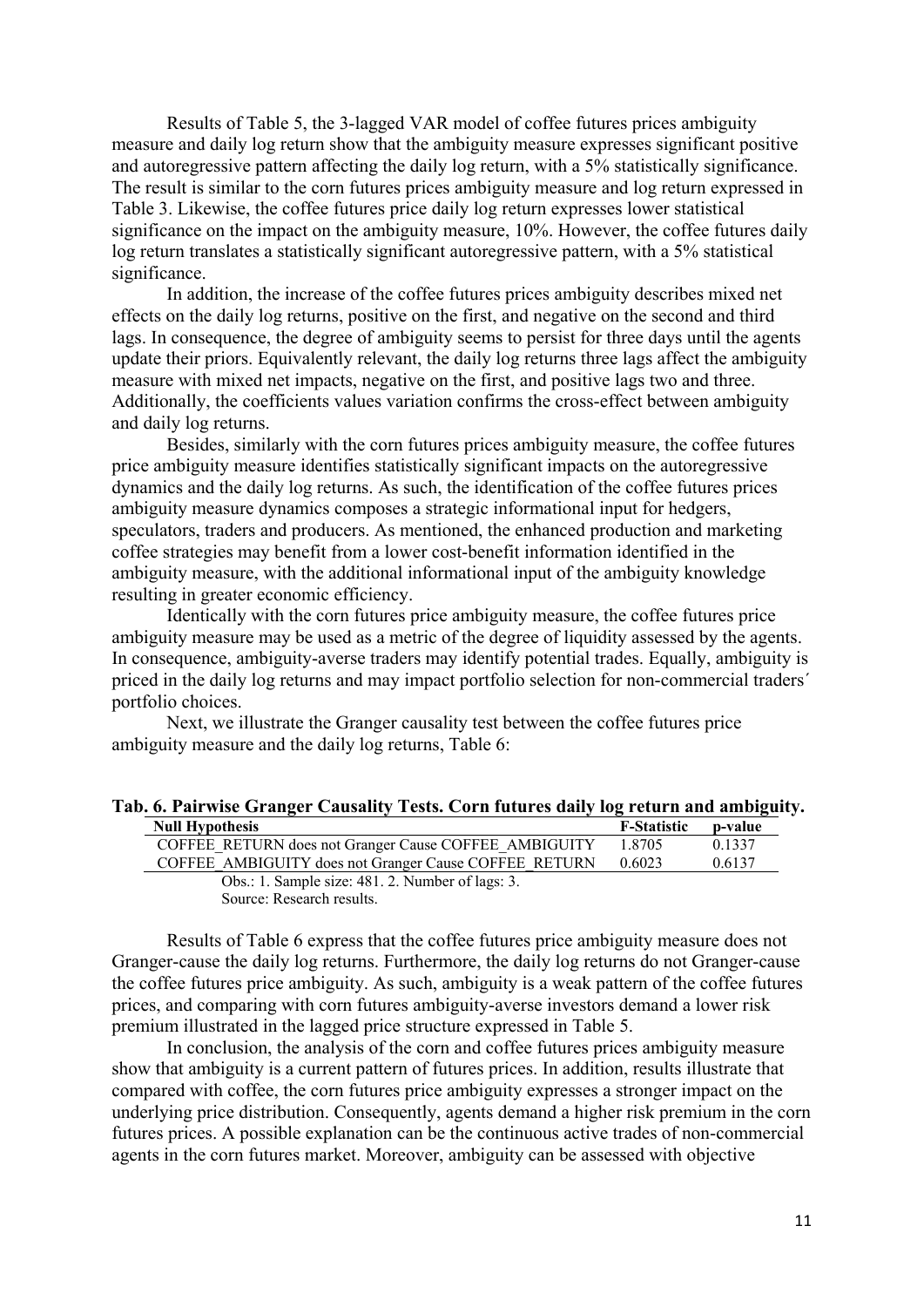metrics applying for the corn and coffee futures markets as an additional liquidity measure defining a strategic informational input.

#### **5. Summary and conclusions**

The goal of the study is to formulate an empirical ambiguity measure for commodity futures markets, namely the degree of ambiguity, examining the impacts on the market dynamics. First, we formulate an empirical approach to measure ambiguity with real data, corn and coffee futures daily prices. Next, we apply the VAR framework to estimate the autoregressive and cross-impacts of the ambiguity measure and the log-return of corn and coffee futures prices on daily periods, the markets dynamics, analyzing ambiguity impact on returns and futures prices.

As such, results show that the ambiguity measure is an existing feature of corn and coffee futures prices. The ambiguity measure illustrates positive and negative values for corn and coffee futures prices, respectively, with a higher standard deviation for the coffee futures prices. One reason can be the intensity of non-commercial traders in the corn futures market.

In addition, ambiguity for the corn futures prices expresses a longer impact, measured by the number of lags of the VAR, compared with the coffee futures prices, seven and three lags, respectively. The result distinguishes a stronger impact of ambiguity on the corn futures market, indicating different trading and position patterns, which can be illustrated by the activity of non-commercial traders. The feature is a consequence of the financialization of commodity futures market, which attract more trading volumes for storable commodities instead of softs.

Moreover, as outlined in the literature, the comprehension of the ambiguity measure in commodity futures price can be used to enhance production, storage, trading and hedging strategies. Since ambiguity is a current feature of the commodity future price dynamics, it describes an added and positive informational input for decision makers.

The limitation of this study is the analysis of only two commodity futures prices, corn and coffee, instead of a commodity bundle, e. g., oil, gas, storable and softs. In addition, future research can analyze the cross-impact between ambiguity and log-return of different commodities, for example corn and coffee futures prices. Other lines of study is the examen of the cross-impact of ambiguity measure and log-return between commodities and financial assets, and the evaluation of the ambiguity measure and hedging strategies.

### **References**

[www.barchart.](http://www.barchart/) Futures prices of corn and coffee (2018).

[www.barchart.](http://www.barchart/) Traders positions, corn and coffee futures markets (2019).

Boyarchenko, N. (2012). Ambiguity shifts and the 2007–2008 financial crisis. *Journal of Monetary Economics, 59*(5), 493-507.

Chen, Z., and Epstein, L. (2002) Ambiguity, risk, and asset returns in continuous time. *Econometrica*, *70*(4), 1403-1443.

Cheung, Y. W., and Chinn, M. D. (2001). Currency traders and exchange rate dynamics: a survey of the US market. *Journal of international Money and Finance*, *20*(4), 439-471.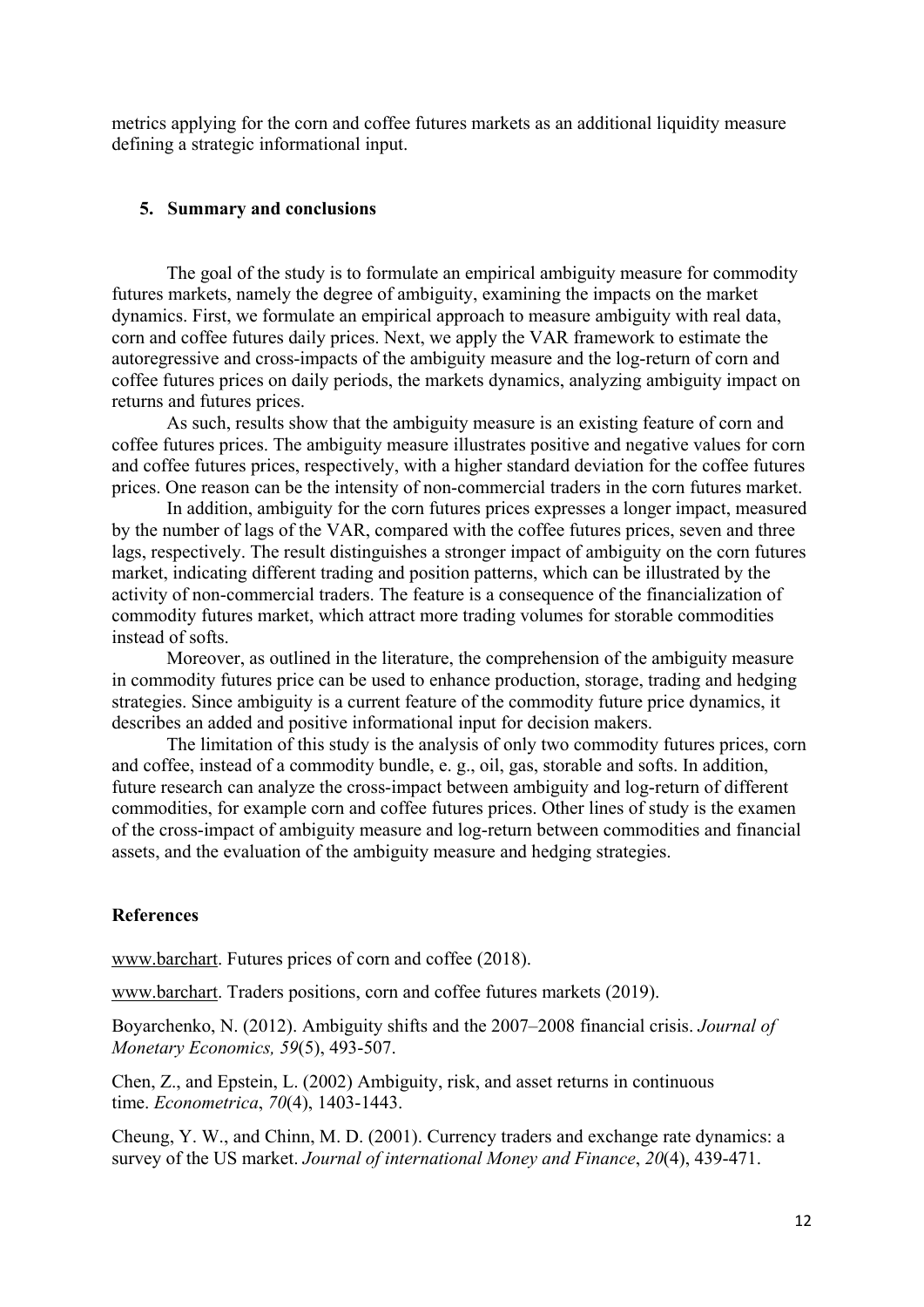Dow, J. and S. R. C. Werlang. (1992). Uncertainty aversion, risk aversion, and the optimal choice of portfolio. *Econometrica: Journal of the Econometric Society*, 197-204.

Ellsberg, D.(1961). Risk, ambiguity, and the Savage axioms. *The quarterly journal of economics*, 643-669.

Epstein, L. G., and Schneider, M. (2008). Ambiguity, information quality, and asset pricing. *The Journal of Finance*, *63*(1), 197-228.

Epstein, L.G. and Schneider, M. (2010). Ambiguity and asset markets. *Annual Review of Financial Economics 2*, 315-346

Epstein, L. G. and Wang, T. (1994). Intertemporal asset pricing under Knightian uncertainty. *Econometrica*, *62*, 283-322.

Fox, C. R. and A. Tversky. (1995). Ambiguity aversion and comparative ignorance. *The quarterly journal of economics*, *110*(3), 585-603.

Garlappi, L., Uppal, R. and Wang, T. (2006).Portfolio selection with parameter and model uncertainty: A multi-prior approach. *The Review of Financial Studies*, *20*(1), 41-81.

Gilboa, I., and Schmeidler, D. (1989). Maxmin expected utility with non-unique prior. *Journal of mathematical economics*, *18*(2), 141-153.

Illeditsch, P. K. Ambiguous Information, Risk Aversion, and Asset Pricing. Available at: [https://papers.ssrn.com/sol3/papers.cfm?abstract\\_id=1364296.](https://papers.ssrn.com/sol3/papers.cfm?abstract_id=1364296) Access on: Nov. 30, 2018.

Irwin, S. H., and Sanders, D. R. (2012). Financialization and structural change in commodity futures markets. *Journal of agricultural and applied economics*, *44*(3), 371-396.

Ju, N., & Miao, J. Ambiguity, learning, and asset returns. (2012). *Econometrica*, *80*(2), 559- 591.

Klibanoff, P., Marinacci, M., and Mukerji, S. (2009). Recursive smooth ambiguity preferences. *Journal of Economic Theory*, *144*(3), 930-976.

Knight, F. H. (1921). *Risk, uncertainty and profit*. New York, Hart, Schaffner and Marx.

Lien, D. (2000). Production and hedging under Knightian uncertainty. *Journal of Futures Markets: Futures, Options, and Other Derivative Products*, *20*(4), 397-404.

Lien, D. and Y. Wang. (2003). Futures market equilibrium under Knightian uncertainty. *Journal of Futures Markets: Futures, Options, and Other Derivative Products, 23*(7) 701- 718.

Lien, D., and Yu, C. F. J. (2014). Time-inconsistent investment, financial constraints, and cash flow hedging. *International Review of Financial Analysis*, *35*, 72-79.

Lien, D., and Yu, C. F. (2015). Production and Anticipatory Hedging under Time‐ Inconsistent Preferences. *Journal of Futures Markets*, *35*(10), 961-985.

Lien, D. and C. J. Yu. (2017). Production and hedging with optimism and pessimism under ambiguity. *International Review of Economics & Finance,* 50,122-135.

Liu, H. (2011). Dynamic portfolio choice under ambiguity and regime switching mean returns. *Journal of Economic Dynamics and Control*, *35*(4), 623-640.